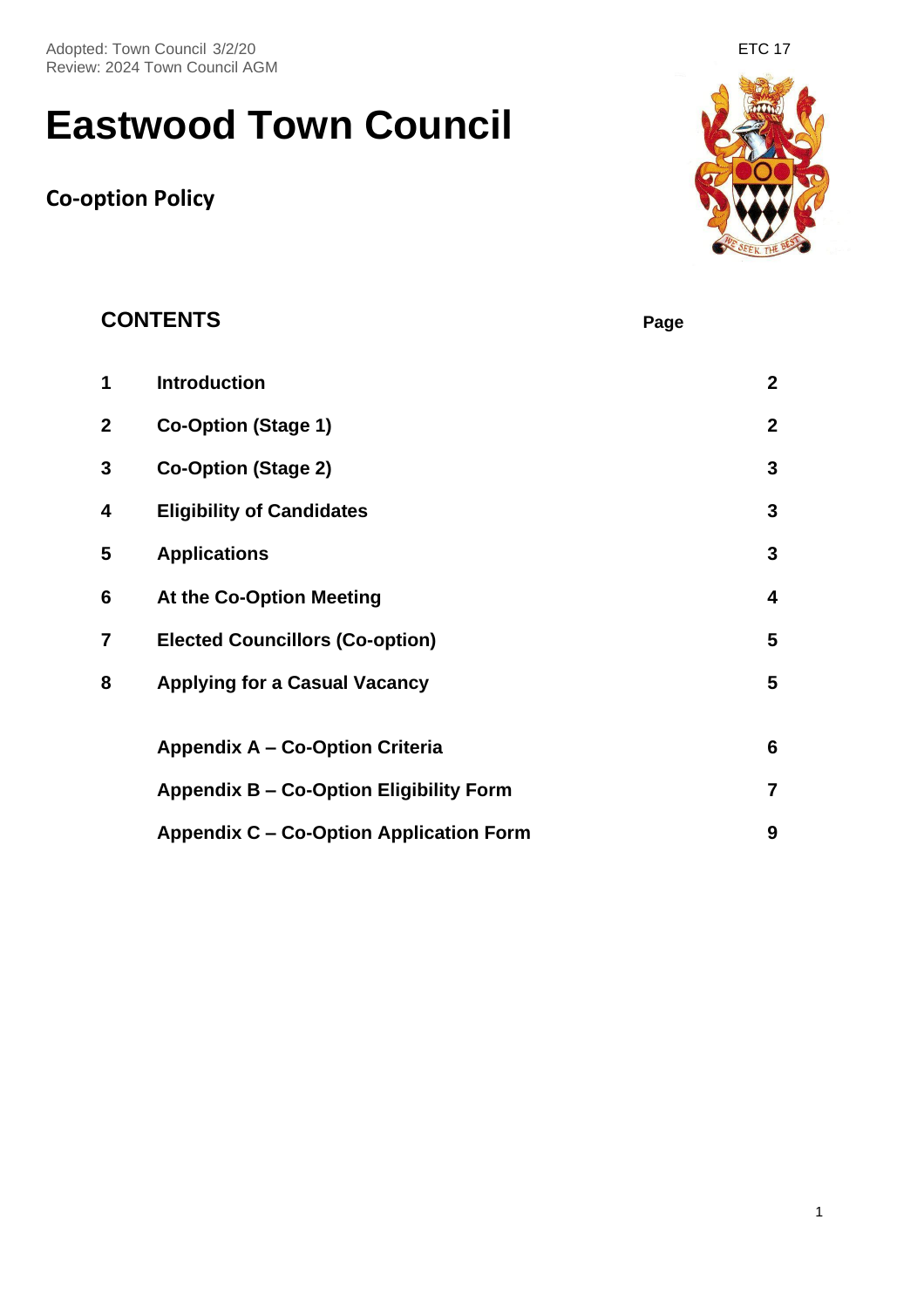### **1 INTRODUCTION**

- 1.1 This policy sets out the procedure to ensure there is compliance with legislation and continuity of procedures in the co-option of members to the Town Council. The cooption procedure is entirely managed by the Town Council and this policy will ensure that a fair and equitable process is carried out.
- 1.2 Whenever the need for co-option arises, Eastwood Town Council will seek and encourage applications from anyone in the Town who is eligible to stand as Town Councillor. Councillors or parishioners can legally approach individuals to suggest that they might wish to consider putting their names forward for co-option.
- 1.3 The Town Council will advertise the vacancies in the local area via the Town Council noticeboards, and the Town Council website.
- 1.4 The advertisement to co-opt will include:
	- The method by which applications can be made;
	- The closing date for all applications;
	- A contact point to obtain more information;
	- Show that further information is available electronically via the website.
- 1.5 The co-option policy will be reviewed every 4 years.

#### **2 CO-OPTION (Stage 1)**

- 2.1 The co-option of a Town Councillor occurs when a casual vacancy has arisen on the Council and no poll (by-election) has been called. A casual vacancy occurs when:
	- A councillor fails to make his declaration of acceptance of office at the proper time;
	- A councillor resigns;
	- A councillor dies;
	- A councillor becomes disqualified; or
	- A councillor fails for six (6) months to attend meetings of a council committee or subcommittee or to attend as a representative of the Council a meeting of an outside body.
- 2.2 The Town Council must notify Broxtowe Borough Council of a Casual Vacancy and then advertise the vacancy and give electors the opportunity to request an election. This occurs when ten (10) electors write to Broxtowe Borough Council stating that an election is requested.
- 2.3 If a by-election is called, a polling station will be set up by Broxtowe Borough Council and the people of Eastwood will be asked to go to the polls to vote for those candidates who have put themselves forward by way of a nomination paper. The Town Council will pay the costs of the election. The people of Eastwood parish have fourteen days (not including weekends, bank holidays and other notable days), to claim the by-election, but the Electoral Officer will advise the Clerk of the closing date.
- 2.4 If more than one candidate is then nominated a by-election takes place but if only one candidate is put forward they are duly elected without a ballot.
- 2.5 If ten residents do not request a ballot within fourteen days of the vacancy notice being posted, as advised by Broxtowe Borough Council, the Town Council is able to co-opt a volunteer.
- 2.6 On receipt, of written confirmation, from Broxtowe Borough Council Electoral Services, the casual vacancy can be filled by means of co-option. The Town Clerk will: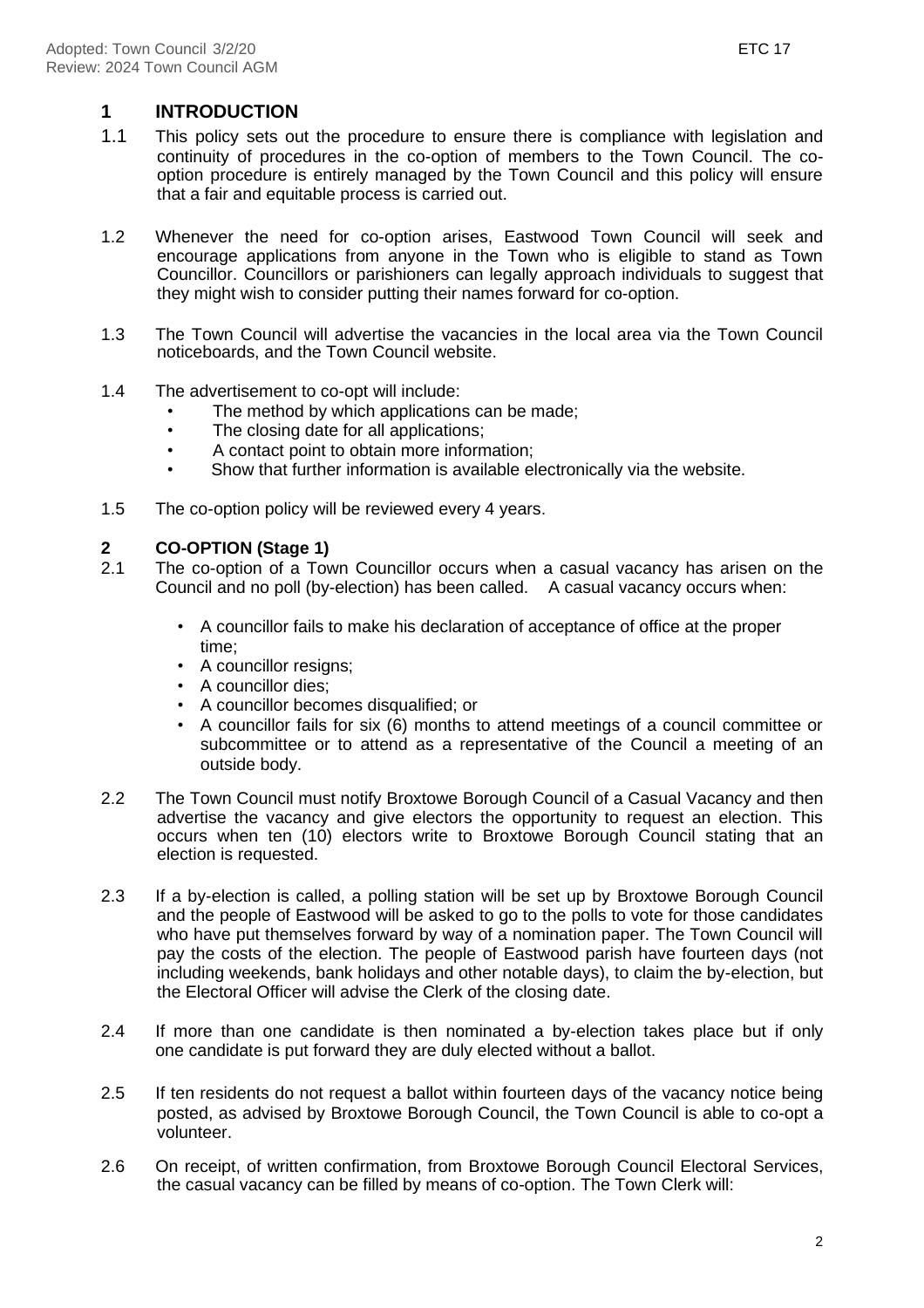- Advertise the vacancy for four weeks on the Council notice boards and website'<br>• Advise the council that the co-ontion policy has been instigated
- Advise the council that the co-option policy has been instigated.

#### **3 CO-OPTION (Stage 2)**

3.1 Insufficiency of candidates at an ordinary election also provide the Town Council with authority to exercise its rights to co-opt any person or persons to fill any vacancies within 35 days following the date of said ordinary election.

# **4 ELIGIBILITY OF CANDIDATES**

- The Town Council can consider any person to fill a vacancy provided that:
	- he/she is an elector for the parish; or
	- has resided in the parish for the past twelve months or rented/tenanted land in the parish; or
	- had his/her principal place of work in the parish; or
	- has lived within three miles (direct) of the parish.
- 4.2 There are certain disqualifications for election, of which the main are (Local Government Act 1972):
	- holding a paid office under the local authority;
	- bankruptcy;
	- having been sentenced to a term of imprisonment (whether suspended or not) of not less than three months, without the option of a fine during the five years preceding the election; and
	- being disqualified under any enactment relating to corrupt or illegal practices.
- 4.3 Eligibility of the candidate(s) will be confirmed by the Clerk**.**
- 4.4 All eligible candidates shall be invited, by letter, to attend the next full Town Council meeting following the application deadline. If candidates are unable to attend, this meeting will not be rearranged.

#### **5 APPLICATIONS**

- 5.1 To assist candidates, **Appendix A** provides a guide of those criteria that the Town Council would expect from Town Councillors. This is not an exhaustive list but provides candidates with guidance on areas they may wish to include in their application forms.
- 5.2 Candidates will be requested to:
	- Confirm their eligibility for the position of Councillor within the statutory rules, (a copy of the Eligibility Form is attached at **Appendix B**).
	- Submit information about themselves, by way of completing a short application form (a copy of the application form is attached at **Appendix C)**.
- 5.2 Following receipt of applications, the next suitable council meeting will have an agenda item 'To receive written applications for the office of Town councillor and to Co-opt a candidate to fill the existing vacancy'.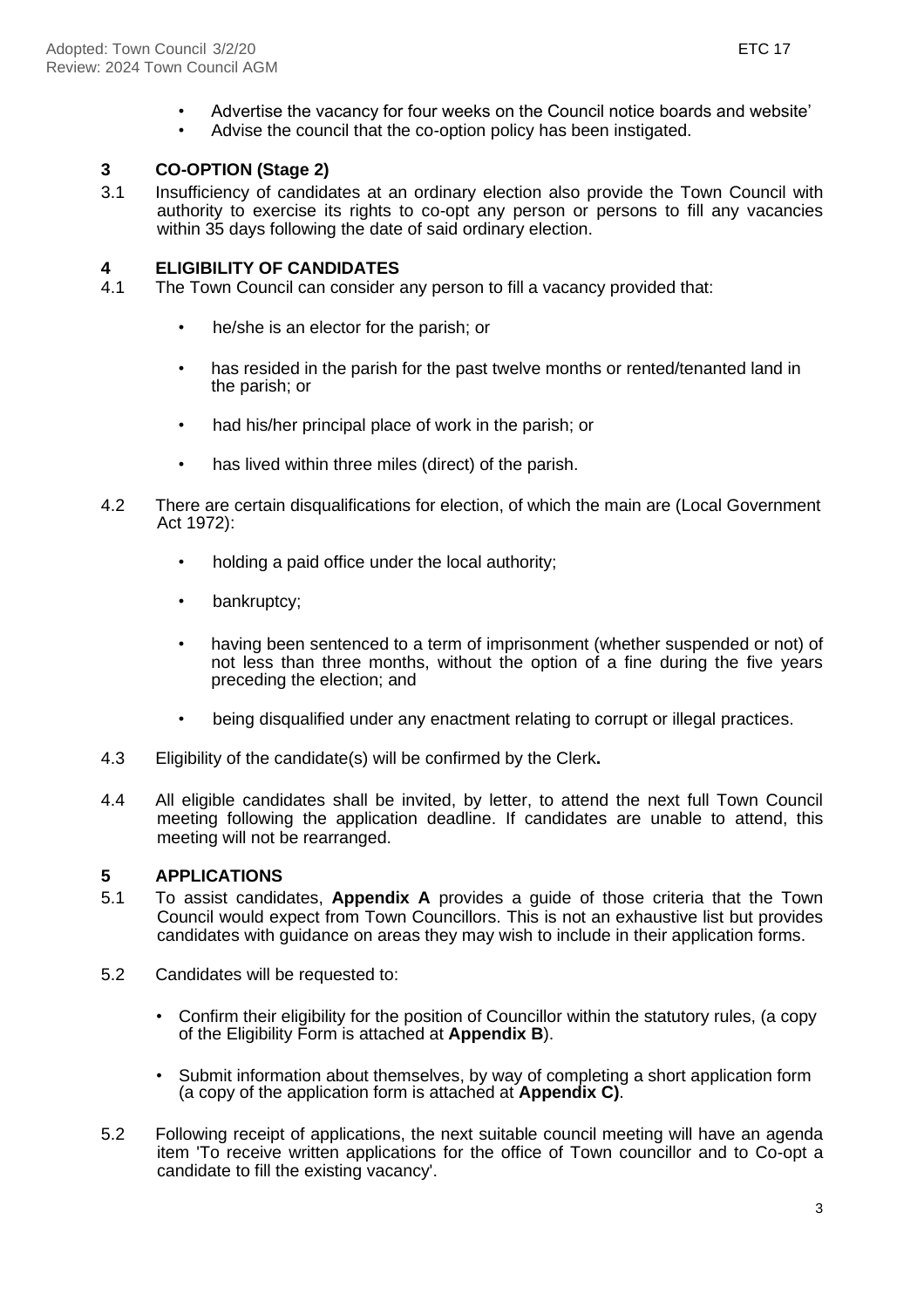5.3 **Copies of the candidates' applications will be circulated to all Councillors by the Clerk at least 3** clear days prior to the meeting of the full Council, when the co-option will be considered. If 3 days is not practicable, due to the timetable laid down by Broxtowe Borough Council for co-opting, information will be circulated to allow sufficient time for Councillors to consider all applications. All such documents will be treated by the Clerk and all Councillors as *Strictly Private and Confidential*.

#### **6 AT THE CO-OPTION MEETING**

- 6.1 At the co-option meeting, candidates will have five minutes to introduce themselves to members, give information on their background and experience and explain why they wish to become a member of the Town Council;
- 6.2 After presentations, members may ask candidates a few questions before proceeding to vote. (If a candidate is unable to attend the meeting, this process will still take place and voting will subsequently be based on this meeting **and** the application form)
- 6.3 The process will be carried out in the public session and there will be no private discussions between members prior to a vote being taken.
- 6.4 However, where the Council is discussing the merits of candidates and inevitably their personal attributes, this could be prejudicial and the Council should resolve to exclude the members of the press and public.
- 6.5 If a candidate is a relative of a Councillor, that Councillor should declare a prejudicial interest and withdraw from the meeting.
- 6.6 As soon as all candidates have finished giving their submissions, the council will proceed to a vote with each candidate being proposed and seconded by the councillors in attendance (as defined in the Standing Orders) and a vote by a show of hands (LGA 1972 Sch. 12. Para 39). A recorded vote may be requested under Standing Order 3 to show whether each Councillor present and voting, gave his/her vote for or against a candidate.
- 6.7 In order for a candidate to be elected to the Council, it will be necessary for them to obtain an absolute majority of votes cast  $(50% + 1)$  of the votes available at the meeting).
- 6.8 If there are more than two candidates and there is no candidate with an overall majority in the first round of voting the candidate with the least number of votes will drop out of the process. Further rounds of voting will then take place with the process repeated until a candidate has an absolute majority.
- 6.9 Only Town Councillors present at the meeting may vote upon a person to fill the vacancy. Councillors will have one vote per vacancy to be filled. The Chair has the casting vote.
- 6.10 The Clerk will notify Electoral Services of the new Councillor appointment, initiate 'acceptance of office' paperwork and 'registration of interests' within 28 days of being elected.
- 6.11 If insufficient candidates come forward for co-option, the process should continue, whereby the vacancies are again advertised.
- 6.12 If there is more than one vacancy and the number of candidates equals the number of vacancies, all the vacancies may be filled by a single composite resolution. However, if the number of candidates exceeds the number of vacancies each vacancy must be filled by a separate vote or series of votes.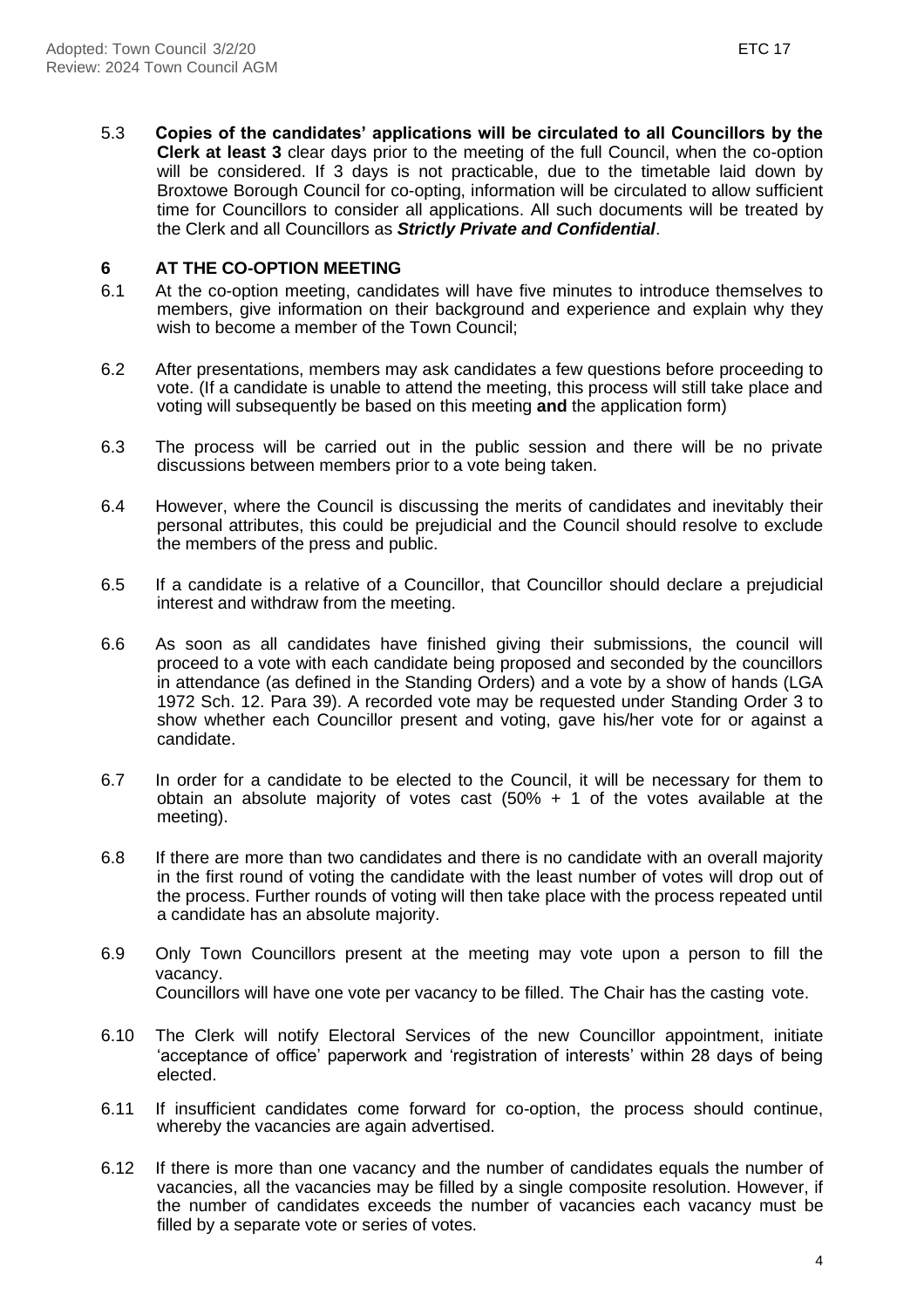- 6.13 The Council is not obliged to fill all vacancies, but must take steps to advertise for further co-options or hold an election (where applicable) to fill vacancies.
- 6.14 Any candidate(s) found to be offering inducements of any kind will be disqualified.

#### **7 ELECTED COUNCILLORS (CO-OPTION)**

- 7.1 Successfully co-opted candidates become Councillors in their own right, with immediate effect, and are no different to any other member.
- 7.2 Co-opted members will be asked to sign a Declaration of Acceptance of Office to agree to be bound by the Local Government Code of Conduct. They may then take their seat at Council and are then able to be appointed to a committee and/or as a representative to local organisations.
- 7.3 Any application can be considered in a candidate(s) absence, but if successful, members would need to agree for him/her to sign the Declaration of Office either before or at the next Council meeting.

#### **8 APPLYING FOR A CASUAL VACANCY**

8.1 Candidates who are interested in applying for a casual vacancy need not wait until the notice appears (co-option, stage 2) or its time limit expired. Candidates can write to the Town Council directly expressing their interest in the casual vacancy and request it considers their application when it has authority to co-opt for the vacancy.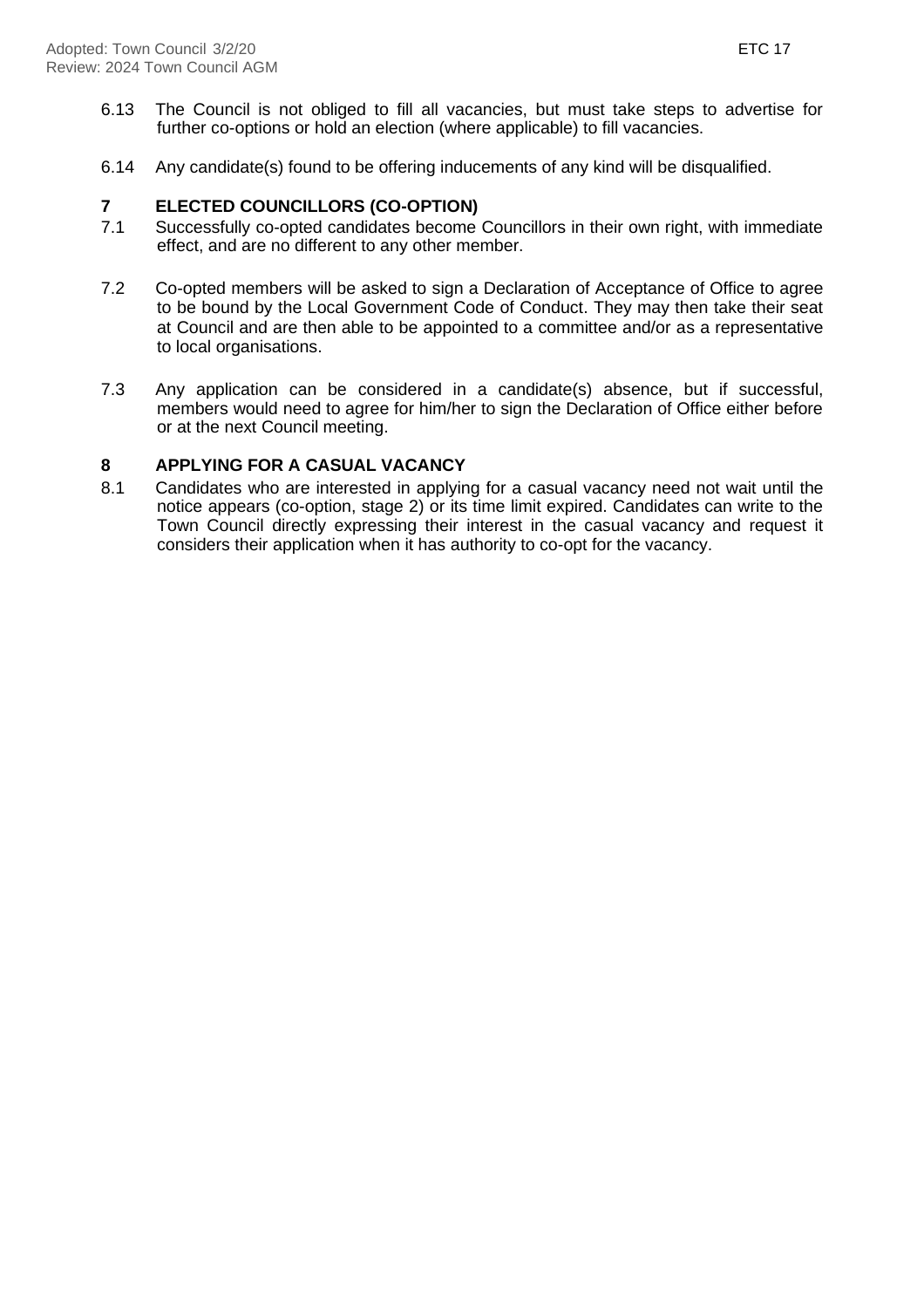### **Name of Local Council; Eastwood Town Council**

# **Description of Office; Eastwood Town Councillor**

| Relevant knowledge,<br>Sound<br>knowledge<br>and<br><b>Education, Professional</b><br>understanding of local affairs and<br><b>Qualifications &amp; Training</b><br>the local community<br><b>Experience, Skills,</b><br>Sound interest in local matters.<br>Knowledge<br><b>of</b><br>HR,<br><b>Knowledge and Ability</b><br>Willingness and ability to represent procurement,<br>contract<br>the Council and their community.<br>financial<br>management,<br>Good interpersonal skills.<br>control or risk management<br>Ability to communicate clearly bothand compliance and public<br>orally and in writing.<br>relations.<br>Ability and willingness to work Experience of working in<br>closely with other Members and to another public body, or not<br>maintain good working relationships for profit organisation.<br>with all Members and staff<br>Experience of working with<br>Good reading and analytical skills.<br>voluntary<br>and<br>/or<br>local<br>Ability and willingness to work with community/interest groups.<br>the Council's partners.<br>Basic<br>knowledge of<br>legal<br>Ability and willingness to undertake issues relating to town and<br>training.<br>parish<br>councils<br>or<br>local<br>Ability to work under pressure.<br>authorities.<br>delivering<br>To have access to a computer, and Experience<br>of<br>be IT literate.<br>presentations.<br>Experience of working with<br>the media.<br>Experience<br>financial<br>in.<br>control/budgeting<br>Experience<br>οf<br>staff<br>management.<br>Ability and willingness to attend<br><b>Other requirements</b><br>meetings of the Council (or the<br>meetings of other local authorities<br>and local bodies) in the evening,<br>and events in the evening and at<br>weekends. | <b>COMPETANCY</b> | <b>ESSENTIAL</b> | <b>DESIRABLE</b> |
|------------------------------------------------------------------------------------------------------------------------------------------------------------------------------------------------------------------------------------------------------------------------------------------------------------------------------------------------------------------------------------------------------------------------------------------------------------------------------------------------------------------------------------------------------------------------------------------------------------------------------------------------------------------------------------------------------------------------------------------------------------------------------------------------------------------------------------------------------------------------------------------------------------------------------------------------------------------------------------------------------------------------------------------------------------------------------------------------------------------------------------------------------------------------------------------------------------------------------------------------------------------------------------------------------------------------------------------------------------------------------------------------------------------------------------------------------------------------------------------------------------------------------------------------------------------------------------------------------------------------------------------------------------------------------------------------------------------------------------------------------------------------|-------------------|------------------|------------------|
|                                                                                                                                                                                                                                                                                                                                                                                                                                                                                                                                                                                                                                                                                                                                                                                                                                                                                                                                                                                                                                                                                                                                                                                                                                                                                                                                                                                                                                                                                                                                                                                                                                                                                                                                                                        |                   |                  |                  |
|                                                                                                                                                                                                                                                                                                                                                                                                                                                                                                                                                                                                                                                                                                                                                                                                                                                                                                                                                                                                                                                                                                                                                                                                                                                                                                                                                                                                                                                                                                                                                                                                                                                                                                                                                                        |                   |                  |                  |
|                                                                                                                                                                                                                                                                                                                                                                                                                                                                                                                                                                                                                                                                                                                                                                                                                                                                                                                                                                                                                                                                                                                                                                                                                                                                                                                                                                                                                                                                                                                                                                                                                                                                                                                                                                        |                   |                  |                  |
|                                                                                                                                                                                                                                                                                                                                                                                                                                                                                                                                                                                                                                                                                                                                                                                                                                                                                                                                                                                                                                                                                                                                                                                                                                                                                                                                                                                                                                                                                                                                                                                                                                                                                                                                                                        |                   |                  |                  |
|                                                                                                                                                                                                                                                                                                                                                                                                                                                                                                                                                                                                                                                                                                                                                                                                                                                                                                                                                                                                                                                                                                                                                                                                                                                                                                                                                                                                                                                                                                                                                                                                                                                                                                                                                                        |                   |                  |                  |
|                                                                                                                                                                                                                                                                                                                                                                                                                                                                                                                                                                                                                                                                                                                                                                                                                                                                                                                                                                                                                                                                                                                                                                                                                                                                                                                                                                                                                                                                                                                                                                                                                                                                                                                                                                        |                   |                  |                  |
|                                                                                                                                                                                                                                                                                                                                                                                                                                                                                                                                                                                                                                                                                                                                                                                                                                                                                                                                                                                                                                                                                                                                                                                                                                                                                                                                                                                                                                                                                                                                                                                                                                                                                                                                                                        |                   |                  |                  |
|                                                                                                                                                                                                                                                                                                                                                                                                                                                                                                                                                                                                                                                                                                                                                                                                                                                                                                                                                                                                                                                                                                                                                                                                                                                                                                                                                                                                                                                                                                                                                                                                                                                                                                                                                                        |                   |                  |                  |
|                                                                                                                                                                                                                                                                                                                                                                                                                                                                                                                                                                                                                                                                                                                                                                                                                                                                                                                                                                                                                                                                                                                                                                                                                                                                                                                                                                                                                                                                                                                                                                                                                                                                                                                                                                        |                   |                  |                  |
|                                                                                                                                                                                                                                                                                                                                                                                                                                                                                                                                                                                                                                                                                                                                                                                                                                                                                                                                                                                                                                                                                                                                                                                                                                                                                                                                                                                                                                                                                                                                                                                                                                                                                                                                                                        |                   |                  |                  |
|                                                                                                                                                                                                                                                                                                                                                                                                                                                                                                                                                                                                                                                                                                                                                                                                                                                                                                                                                                                                                                                                                                                                                                                                                                                                                                                                                                                                                                                                                                                                                                                                                                                                                                                                                                        |                   |                  |                  |
|                                                                                                                                                                                                                                                                                                                                                                                                                                                                                                                                                                                                                                                                                                                                                                                                                                                                                                                                                                                                                                                                                                                                                                                                                                                                                                                                                                                                                                                                                                                                                                                                                                                                                                                                                                        |                   |                  |                  |
|                                                                                                                                                                                                                                                                                                                                                                                                                                                                                                                                                                                                                                                                                                                                                                                                                                                                                                                                                                                                                                                                                                                                                                                                                                                                                                                                                                                                                                                                                                                                                                                                                                                                                                                                                                        |                   |                  |                  |
|                                                                                                                                                                                                                                                                                                                                                                                                                                                                                                                                                                                                                                                                                                                                                                                                                                                                                                                                                                                                                                                                                                                                                                                                                                                                                                                                                                                                                                                                                                                                                                                                                                                                                                                                                                        |                   |                  |                  |
|                                                                                                                                                                                                                                                                                                                                                                                                                                                                                                                                                                                                                                                                                                                                                                                                                                                                                                                                                                                                                                                                                                                                                                                                                                                                                                                                                                                                                                                                                                                                                                                                                                                                                                                                                                        |                   |                  |                  |
|                                                                                                                                                                                                                                                                                                                                                                                                                                                                                                                                                                                                                                                                                                                                                                                                                                                                                                                                                                                                                                                                                                                                                                                                                                                                                                                                                                                                                                                                                                                                                                                                                                                                                                                                                                        |                   |                  |                  |
|                                                                                                                                                                                                                                                                                                                                                                                                                                                                                                                                                                                                                                                                                                                                                                                                                                                                                                                                                                                                                                                                                                                                                                                                                                                                                                                                                                                                                                                                                                                                                                                                                                                                                                                                                                        |                   |                  |                  |
|                                                                                                                                                                                                                                                                                                                                                                                                                                                                                                                                                                                                                                                                                                                                                                                                                                                                                                                                                                                                                                                                                                                                                                                                                                                                                                                                                                                                                                                                                                                                                                                                                                                                                                                                                                        |                   |                  |                  |
|                                                                                                                                                                                                                                                                                                                                                                                                                                                                                                                                                                                                                                                                                                                                                                                                                                                                                                                                                                                                                                                                                                                                                                                                                                                                                                                                                                                                                                                                                                                                                                                                                                                                                                                                                                        |                   |                  |                  |
|                                                                                                                                                                                                                                                                                                                                                                                                                                                                                                                                                                                                                                                                                                                                                                                                                                                                                                                                                                                                                                                                                                                                                                                                                                                                                                                                                                                                                                                                                                                                                                                                                                                                                                                                                                        |                   |                  |                  |
|                                                                                                                                                                                                                                                                                                                                                                                                                                                                                                                                                                                                                                                                                                                                                                                                                                                                                                                                                                                                                                                                                                                                                                                                                                                                                                                                                                                                                                                                                                                                                                                                                                                                                                                                                                        |                   |                  |                  |
|                                                                                                                                                                                                                                                                                                                                                                                                                                                                                                                                                                                                                                                                                                                                                                                                                                                                                                                                                                                                                                                                                                                                                                                                                                                                                                                                                                                                                                                                                                                                                                                                                                                                                                                                                                        |                   |                  |                  |
|                                                                                                                                                                                                                                                                                                                                                                                                                                                                                                                                                                                                                                                                                                                                                                                                                                                                                                                                                                                                                                                                                                                                                                                                                                                                                                                                                                                                                                                                                                                                                                                                                                                                                                                                                                        |                   |                  |                  |
|                                                                                                                                                                                                                                                                                                                                                                                                                                                                                                                                                                                                                                                                                                                                                                                                                                                                                                                                                                                                                                                                                                                                                                                                                                                                                                                                                                                                                                                                                                                                                                                                                                                                                                                                                                        |                   |                  |                  |
|                                                                                                                                                                                                                                                                                                                                                                                                                                                                                                                                                                                                                                                                                                                                                                                                                                                                                                                                                                                                                                                                                                                                                                                                                                                                                                                                                                                                                                                                                                                                                                                                                                                                                                                                                                        |                   |                  |                  |
|                                                                                                                                                                                                                                                                                                                                                                                                                                                                                                                                                                                                                                                                                                                                                                                                                                                                                                                                                                                                                                                                                                                                                                                                                                                                                                                                                                                                                                                                                                                                                                                                                                                                                                                                                                        |                   |                  |                  |
|                                                                                                                                                                                                                                                                                                                                                                                                                                                                                                                                                                                                                                                                                                                                                                                                                                                                                                                                                                                                                                                                                                                                                                                                                                                                                                                                                                                                                                                                                                                                                                                                                                                                                                                                                                        |                   |                  |                  |
|                                                                                                                                                                                                                                                                                                                                                                                                                                                                                                                                                                                                                                                                                                                                                                                                                                                                                                                                                                                                                                                                                                                                                                                                                                                                                                                                                                                                                                                                                                                                                                                                                                                                                                                                                                        |                   |                  |                  |
|                                                                                                                                                                                                                                                                                                                                                                                                                                                                                                                                                                                                                                                                                                                                                                                                                                                                                                                                                                                                                                                                                                                                                                                                                                                                                                                                                                                                                                                                                                                                                                                                                                                                                                                                                                        |                   |                  |                  |
|                                                                                                                                                                                                                                                                                                                                                                                                                                                                                                                                                                                                                                                                                                                                                                                                                                                                                                                                                                                                                                                                                                                                                                                                                                                                                                                                                                                                                                                                                                                                                                                                                                                                                                                                                                        |                   | Flexible.        |                  |
| Enthusiastic.                                                                                                                                                                                                                                                                                                                                                                                                                                                                                                                                                                                                                                                                                                                                                                                                                                                                                                                                                                                                                                                                                                                                                                                                                                                                                                                                                                                                                                                                                                                                                                                                                                                                                                                                                          |                   |                  |                  |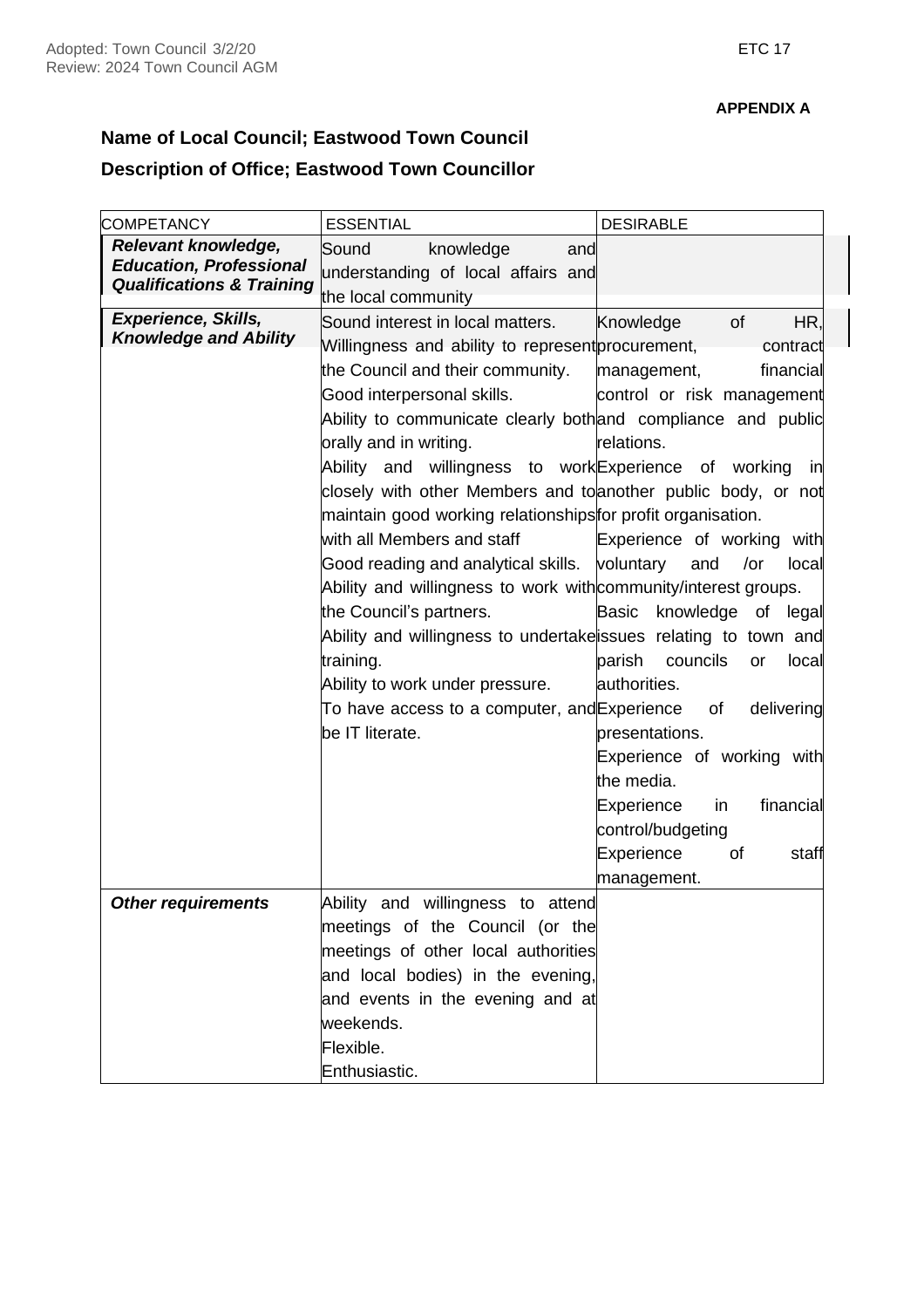**APPENDIX B**

# **CO-OPTION ELIGIBILITY FORM**

- Are you a British subject, citizen of the Commonwealth or citizen of the European Union? **YES/NO**
- On the 'relevant date' (i.e. the day on which you are nominated or if there is a poll the day of the election) are you 18 years of age or over? **YES/NO**

|    | <b>PLEASE TICK THOSE BELOW WHICH APPLY TO YOU</b>                                                                                                                        |  |
|----|--------------------------------------------------------------------------------------------------------------------------------------------------------------------------|--|
| a) | I am registered as a local government elector for the town of Eastwood; or                                                                                               |  |
| b) | I have, during the whole of the twelve months preceding the date of my co-<br>option, occupied as owner or tenant, land or other premises in the town of<br>Eastwood; or |  |
| C) | My principal or only place of work has, during the whole twelve months<br>preceding my co-option, been in the town of Eastwood; or                                       |  |
| d) | I have during the whole of twelve months preceding my co-option lived in<br>the town of Eastwood or within 3 miles of it.                                                |  |

Under Section 80 of the Local Government Act 1972 a person is **disqualified** from being elected as a Local Councillor or being a member of a Local Council if specific criteria are not met:

- a) Are you an employee of Eastwood Town Council?<br>
b) Are you the subiect of a bankruptcy restrictions order or interim order? **YES/NO** b) Are you the subject of a bankruptcy restrictions order or interim order?
- c) Have you within the last five years been convicted of an offence in the UK, Channel Islands or Isle of Man which resulted in a sentence of imprisonment (whether suspended or not) for a period of three months or more without the option of a fine: YES/NO a period of three months or more without the option of a fine;
- d) Are you disqualified by order of a court from being a member of a local authority? **YES/NO**

# **DECLARATION**

**I……………………………………………hereby confirm that I am eligible for the vacancy of Eastwood Town Councillor, and the information given on this form is a true and accurate record.**

| Signed: |  |
|---------|--|
|---------|--|

**Print: ……….……………………………**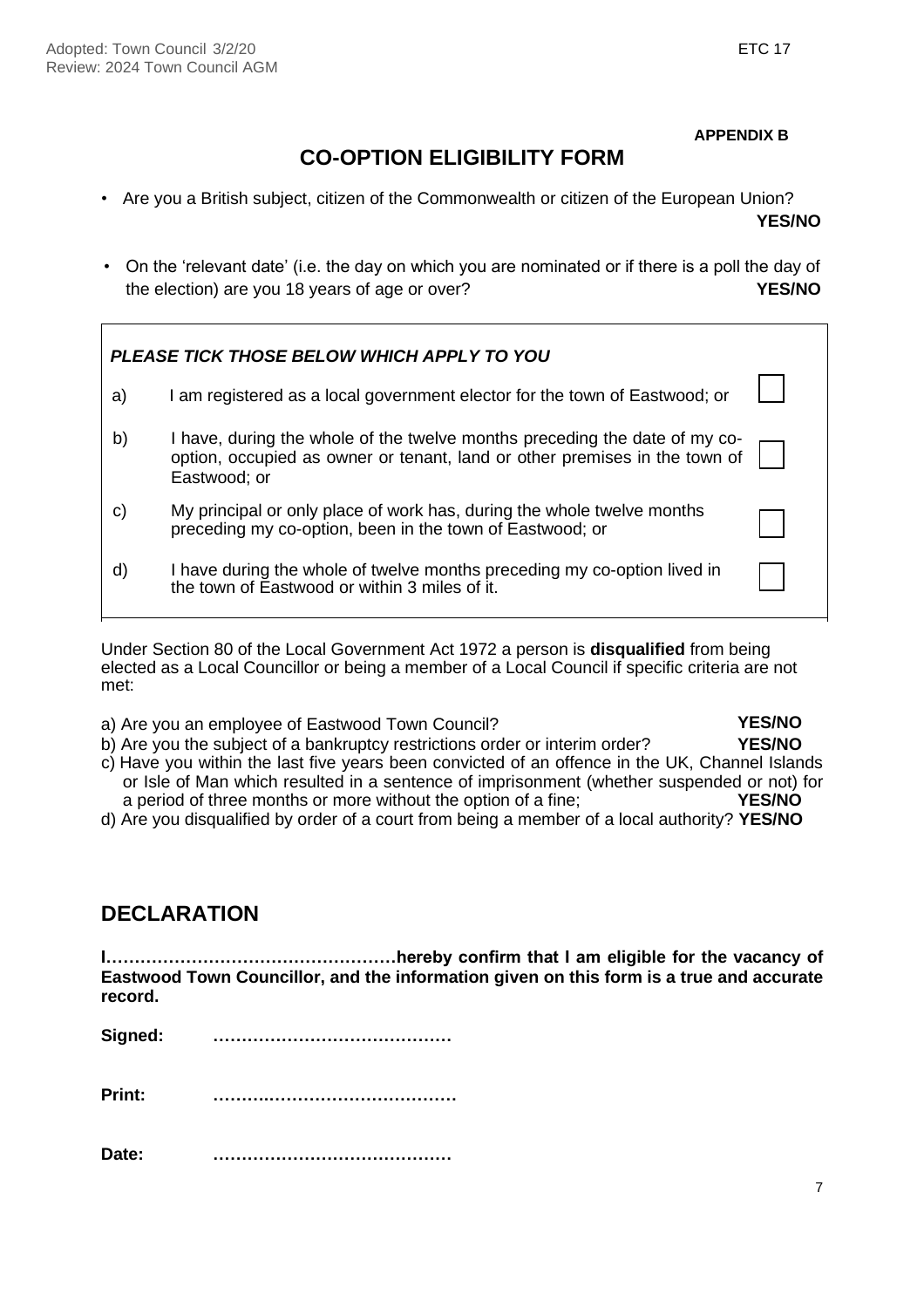#### **APPENDIX C**

# **EASTWOOD TOWN COUNCIL**

# **CO-OPTION APPLICATION FORM**

| <b>ADDRESS</b><br><b>TELEPHONE NUMBER</b><br><b>EMAIL ADDRESS</b><br>Please tell us something about what experience you can bring to Uttoxeter Town Council, for example;<br>previous local government experience, work in the voluntary or charitable sector, business or trade union<br>experience<br>(Please continue on an additional page if required). |
|--------------------------------------------------------------------------------------------------------------------------------------------------------------------------------------------------------------------------------------------------------------------------------------------------------------------------------------------------------------|
|                                                                                                                                                                                                                                                                                                                                                              |
|                                                                                                                                                                                                                                                                                                                                                              |
|                                                                                                                                                                                                                                                                                                                                                              |
|                                                                                                                                                                                                                                                                                                                                                              |
|                                                                                                                                                                                                                                                                                                                                                              |
|                                                                                                                                                                                                                                                                                                                                                              |
|                                                                                                                                                                                                                                                                                                                                                              |
|                                                                                                                                                                                                                                                                                                                                                              |
|                                                                                                                                                                                                                                                                                                                                                              |
|                                                                                                                                                                                                                                                                                                                                                              |
|                                                                                                                                                                                                                                                                                                                                                              |
|                                                                                                                                                                                                                                                                                                                                                              |
|                                                                                                                                                                                                                                                                                                                                                              |
|                                                                                                                                                                                                                                                                                                                                                              |
|                                                                                                                                                                                                                                                                                                                                                              |
|                                                                                                                                                                                                                                                                                                                                                              |
|                                                                                                                                                                                                                                                                                                                                                              |
|                                                                                                                                                                                                                                                                                                                                                              |
|                                                                                                                                                                                                                                                                                                                                                              |
|                                                                                                                                                                                                                                                                                                                                                              |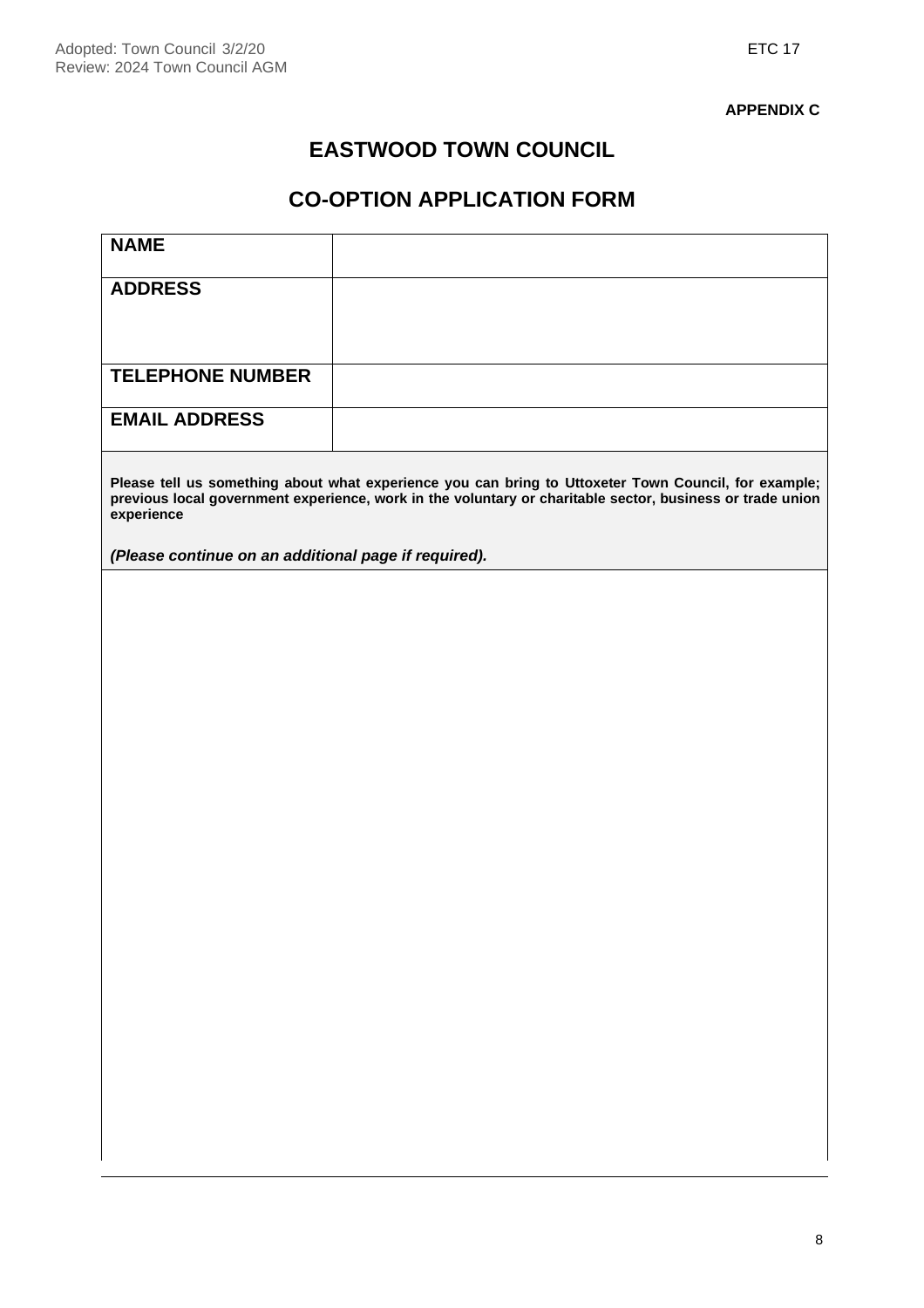**Please tell us something about skills you can bring to the Council, for example; professional qualifications, financial or project management expertise**

*(Please continue on an additional page if required)*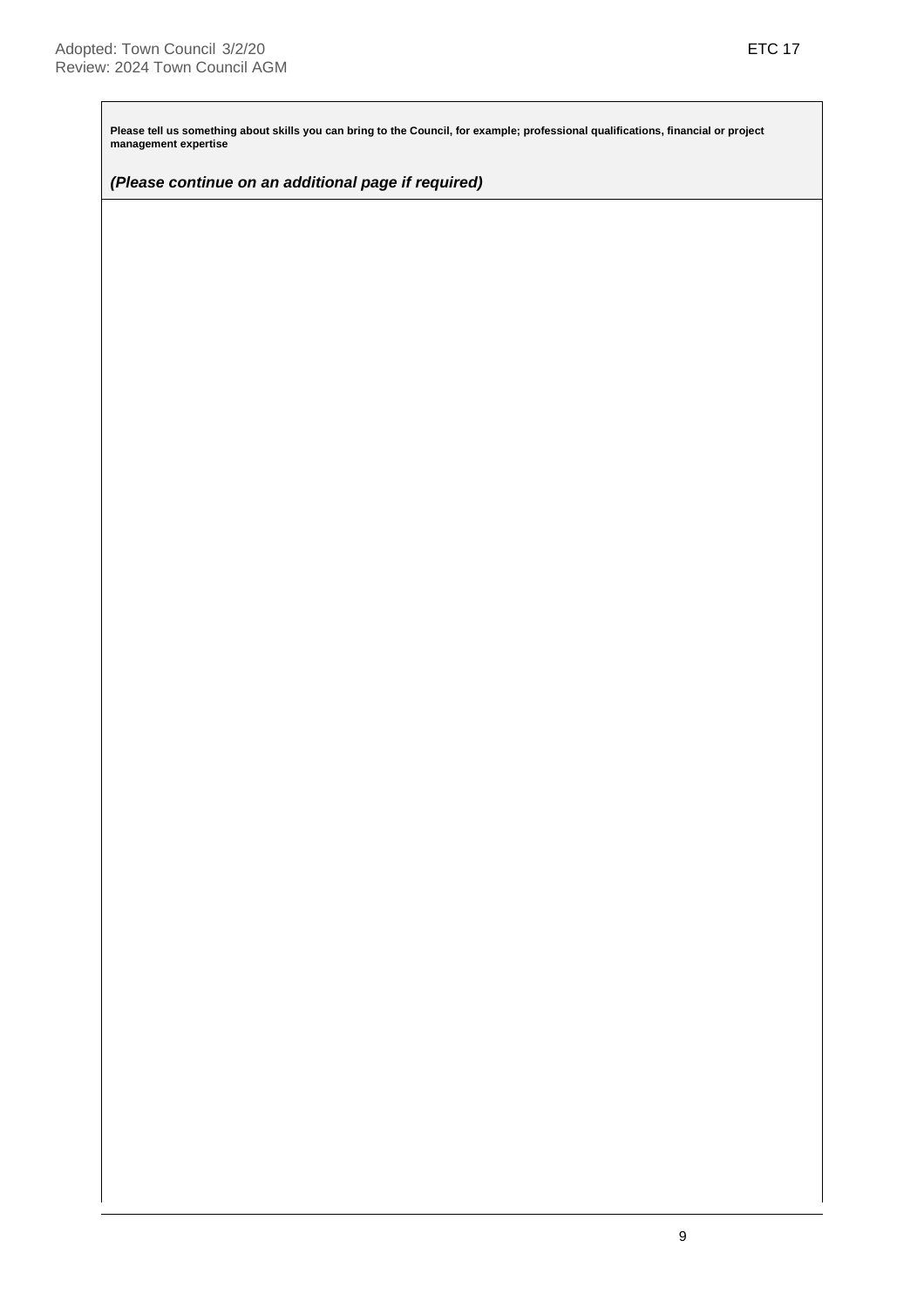**Please explain why you are interested in becoming a Town councillor**  *(Please continue on an additional page if required)*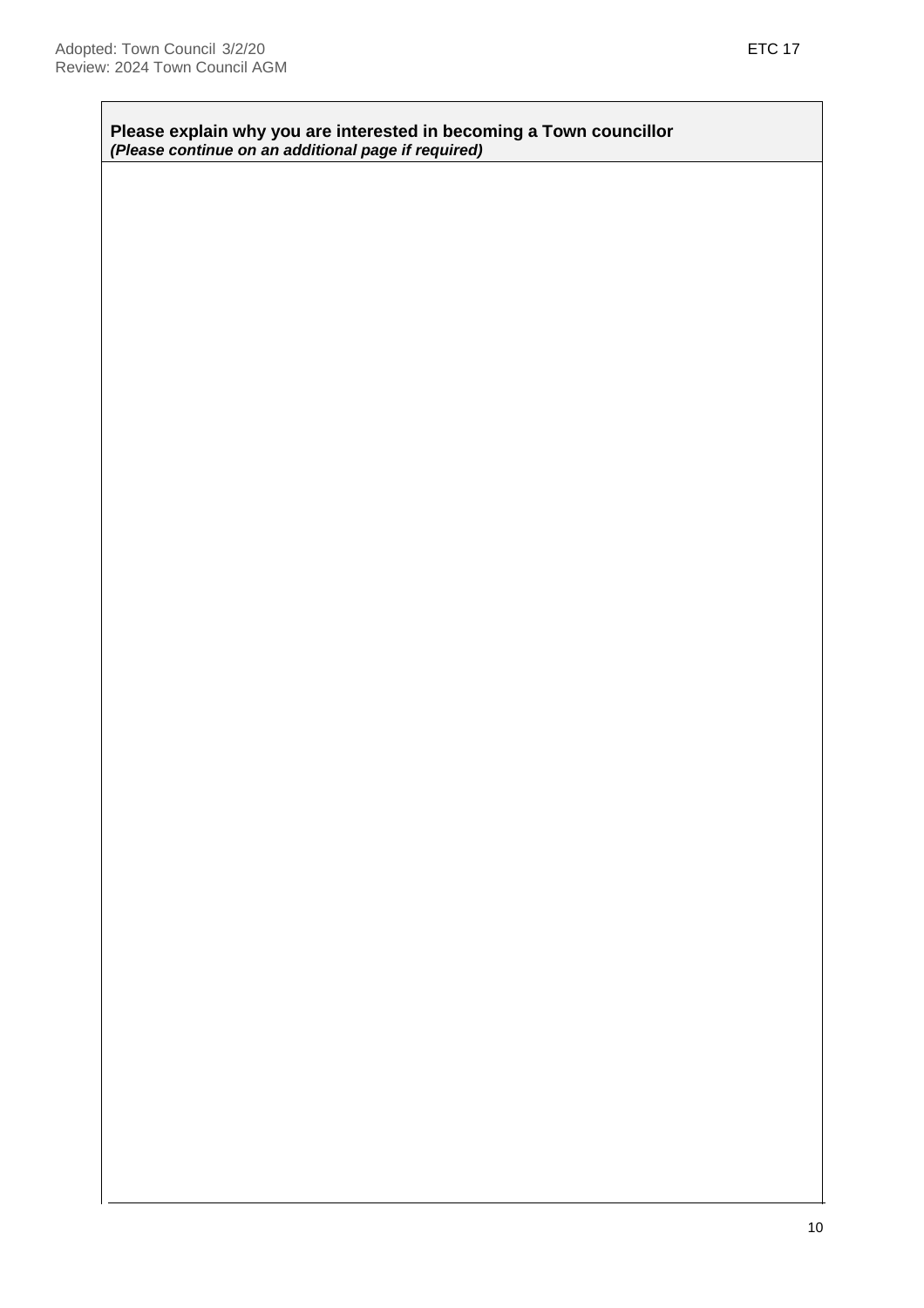**Please include any other information you would like to add in support of your application?** *(please continue on an additional page if required)*